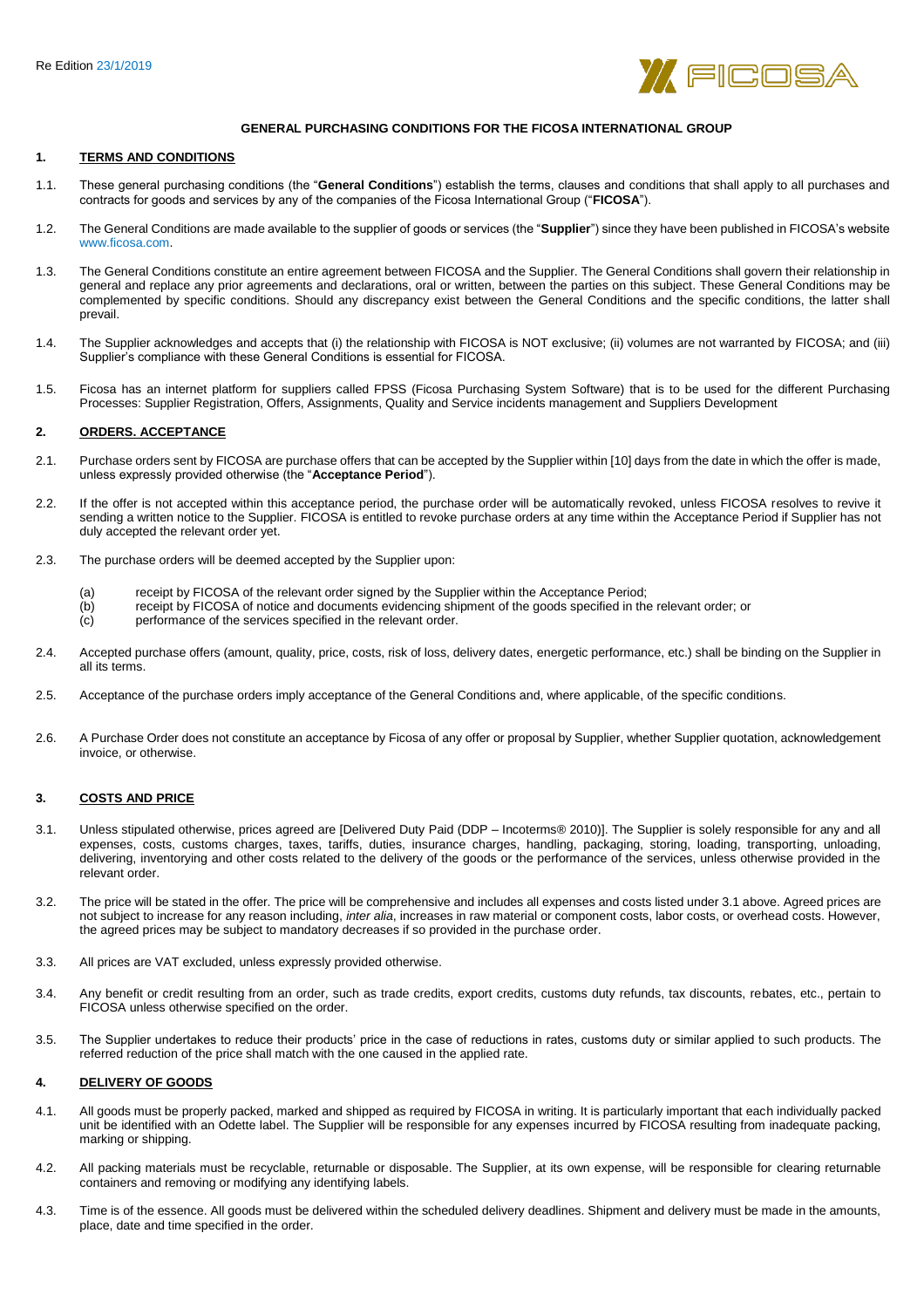

- 4.4. Delivery date is determined by the date of receipt of the goods in the place stated in the relevant order.
- 4.5. If the purchase order establishes a period of time when goods shall be delivered, the Supplier shall not stop supplying parts until the end of such agreed period. In case of breach, the Supplier will be the responsible for all damages caused to FICOSA and/or FICOSA's customers.
- 4.6. [If the term of the supply relation is not defined in the purchase order, the Supplier shall keep supplying goods to FICOSA for a minimum period of 6 months. This 6-month period can be extended or reduced at FICOSA's option. During this period, FICOSA will be entitled to find an alternative source of supply. In such event, the Supplier shall cooperate and shall do its best efforts in order to facilitate the supplier change in the fastest and most efficient way.]
- 4.7. After serial end of production the Supplier must be able to supply service parts for a period of 15 years after the end of production. The piece price during the first 5 years after End of Production will be the same as the serial price, except any adjustment that might be justified due to differences in packaging or logistic costs.
- 4.8. [If the deadlines, quality or quantity terms of the order cannot be met, the Supplier must notify FICOSA in writing within 24 hours from receipt of the delivery schedule. Such written notification shall not release the Supplier from its liability for any expenses, damages and costs sustained by FICOSA and/or FICOSA's customers as a result of such breach, including administrative costs or expenses.]
- 4.9. If, because of an act or omission of the Supplier, there is a risk that the qualitative and/or quantitative requirements and/or delivery dates cannot be met, the Supplier will be responsible for sending the right products within a term determined by FICOSA, at its own expense, notwithstanding the Supplier's liability for the delay, defective materials or failure to deliver all or part of the goods.
- 4.10. The Supplier shall take all corrective actions at its own expense with respect to the plants where the products are to be used, not to the intermediate warehouse. For example, goods shipped to replace defective goods must be shipped to the plant which will use the product, regardless of its geographical location.
- 4.11. In the event of delays or any other problem arising when the products or materials are delivered to intermediate warehouses or destination points other than final destination, the Supplier shall take the appropriate corrective actions to comply with its obligations, regardless of where the goods are located (urgent shipping of a new goods to the final destination, for example).

### **5. DOCUMENTATION**

- 5.1. The Supplier shall include a numbered delivery note with each shipment showing the place where the product is to be delivered. If required by FICOSA, the Supplier will enclose specific certifications along with the shipments.
- 5.2. In international shipments, the Supplier shall include an invoice with prices (if required) along with the delivery note, and any other documentation required for exportation from the Supplier's country and/or for importation into FICOSA's receipt country. The country of origin of the materials used in the components and the value added tax (VAT) for each country shall also be indicated.
- 5.3. All the documents sent by the Supplier regarding the goods shall be written in the language of the destination country or in English, except as otherwise provided in the order.

### **6. TRANSFER OF RISK. OWNERSHIP**

- 6.1. The Supplier bears all risks of loss or of damage to the goods until the goods are received by FICOSA at the place to which the goods are to be delivered in accordance with the order.
- 6.2. Except as otherwise agreed in writing, all materials, tools, molds, gauges, or specific equipment provided to the Supplier by FICOSA or made by the Supplier and billed to FICOSA are and shall remain exclusive, non-distrainable and inalienable property of FICOSA.
- 6.3. The Supplier shall store and maintain all property in a sheltered location. The molds, tooling and the rest of the tools will be clearly marked to indicate exclusive ownership as follows:
	- (a) Property of FICOSA;
	- (b) Property of the relevant customer; or
	- (c) Property of the Supplier.
- 6.4. All molds or tools used in the production process or which have a direct impact on quality or delivery shall be continually checked and inspected by the Supplier to guarantee that they remain in perfect operating condition. The molds and tools maintenance shall be done by the Supplier and at its own expense.
- 6.5. The Supplier shall assume the risk of loss or deterioration of such materials, tools, molds, gauges, and/or specific equipment while they are under direct or indirect possession or under its responsibility. The Supplier shall insure them accordingly against the risk of loss, theft, or any other type of damage, being FICOSA the beneficiary of such insurance policy.
- 6.6. Upon FICOSA's request, the Supplier shall immediately return FICOSA's property, correctly packed and marked. The Supplier shall cooperate with FICOSA in moving the goods owned by FICOSA out of the Supplier's facilities.
- 6.7. Disposal of Tools done by Supplier requires previous written instructions from FICOSA. It is FICOSA responsibility to make sure there are no third parties rights over the asset.

### **7. INVOICING AND PAYMENT**

- 7.1. Supplier's invoices and/or advance shipping notices for goods must include the purchase order number, quantity of pieces in the shipment, number of cartons or containers, Supplier identification, and bill of lading number.
- 7.2. Payment shall be made according to the terms individually agreed / Supplier's invoices will be payable depending upon the date of receipt of both (i) conforming goods and (ii) the Supplier's bona fide invoice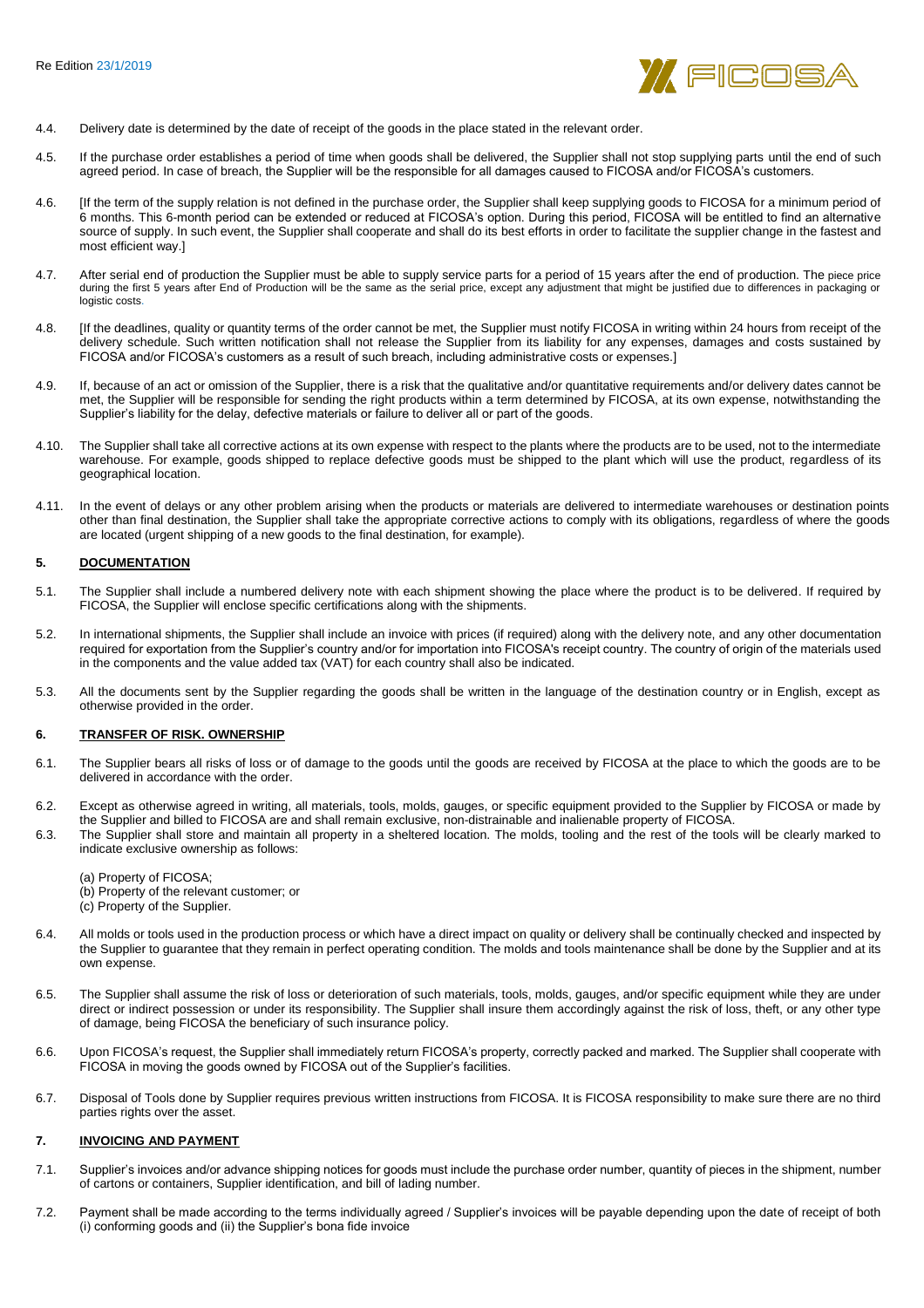

- 7.3. Unless otherwise agreed all invoicing will be made through electronic data interchange and all payments will be made by electronic funds / wire transfers. If a payment date falls on a non-business day, payment will be made on the following business day.
- 7.4. In case of premature shipments, payment will be made according to the agreed delivery date.
- 7.5. In case of defective deliveries, FICOSA shall be entitled to withhold payment pro rata to the value until the defective goods have been replaced.
- 7.6. The Supplier shall not be entitled to assign his receivables to third parties or to have such receivables collected by third parties without the written consent of FICOSA, which shall not be unreasonably withheld. In the event of an extended retention of title, agreement to resale is assumed to have been given.
- 7.7. FICOSA's payment of any invoice does not constitute (i) final acceptance of the goods; (ii) a waiver of rights for any breach of the Supplier; and/or (iii) a waiver of any rights of FICOSA to reject the Goods. Any waiver by FICOSA of any breach by the Supplier in one occasion will not constitute a precedent and thus preclude FICOSA from seeking any recovery from the Supplier.

#### **8. PRODUCTS SPECIFICATIONS. QUALITY**

- 8.1. All product's specifications, including materials and components, must be approved by FICOSA prior to production manufacturing by the Supplier. The Supplier shall obtain approval in writing prior to commencing production manufacturing. Otherwise, the Supplier shall be responsible for all expenses, damages and related costs.
- 8.2. The Supplier must be ISO and must provide FICOSA with written evidence of the most recent certification renewal. FICOSA specially appreciates and promotes ISO TS 16949 / IATF 16949, OSHAS and ISO 14001 from their suppliers, so being aligned with the rest of the industrial sector. Furthermore, Ficosa has a Supplier Quality Manual that should be strictly followed by all suppliers.
- 8.3. The Supplier accepts, acknowledges and undertakes to comply with internal procedures of FICOSA, unless such procedures conflict with the laws of the country where the goods are to be delivered or the country of the Supplier. These procedures, which are provided in a separate document and published at FPSS, are an inseparable part of these General Conditions. The Supplier hereby acknowledges having been provided with a copy of the aforementioned procedures and has fully understanding of the contents of the same.
- 8.4. These procedures may be modified and updated form time to time by FICOSA. In such event, the Supplier shall be responsible for complying with the updated procedures upon notification by FICOSA.
- 8.5. FICOSA is entitled to visit the Supplier's facilities to inspect documents, records, facilities, products, materials and any of the FICOSA's property related to any of the obligations resulting from an order.
- 8.6. The Supplier must offer a customer service of properly trained technical personnel (unless relieved of this obligation by FICOSA in writing). This service must be capable of satisfying FICOSA's needs and must be available 24 hours a day, including weekends and holidays, providing different telephone numbers for FICOSA.

#### **9. PRODUCT INSPECTION. NOTIFICATION OF DEFICIENCIES**

- 9.1. The Supplier acknowledges that FICOSA is not obliged to inspect the goods upon reception and waives the right to request FICOSA to run such inspections. Therefore, even if the goods are not inspected by FICOSA, or even if FICOSA has not complained or has accepted such goods, the Supplier shall not be released from any type of liability for the defective product or service.
- 9.2. The Supplier must ensure the quality of the goods. The quality shall be as required on each product specification and/or quality standard as well as on the demands derived from any applicable normative and guarantees granted. The goods must be delivered with "zero defects". The Supplier undertakes to apply its quality system exhaustively to guarantee the manufacture and delivery of quality products and services.
- 9.3. Notwithstanding with the preceding sections 9.1 and 9.2, FICOSA will have the right to reject, return or stop the delivery of goods which are not adjusted to the established warranty and specifications, including drawings, specifications, standards, Special Characteristics (SC's) definition, master samples, applicable normative, etc.; even if the non-conformity is not detected until intermediate stages of production, final product or assembly of the product in the facilities of any FICOSA's customer.
- 9.4. The Supplier shall remain liable for any expenses and damages arising out or resulting from these non-conformities or quality defects.
- 9.5. However, at the moment FICOSA rejects, return or hold any good that do not meet the established specifications, the quantities involved are automatically reduced and accounted as non-delivered. Only conforming goods (i.e. goods in perfect conditions and fulfilling the quality requirements) will be considered as delivered goods).
- 9.6. In the event of quality defects or non-compliance with whichever given warranty, FICOSA shall be entitled to request from the Supplier (i) replacement of the defective goods, at no cost to FICOSA; or (ii) the cost of reworking and/or repairing the defective goods (either FICOSA itself or a third party subcontracted for these purposes). Any expenses incurred by FICOSA for defective or non-conforming goods shall be borne by the Supplier. FICOSA will be entitled to offset any outstanding amounts of whatsoever nature payable by FICOSA to the Supplier to cover these costs and expenses.
- 9.7. In the event of a quality problem (non-conformity), FICOSA expects immediate contention actions from its suppliers to protect both FICOSA and FICOSA's customers against receiving defective goods. In such cases of delivery of defective products, the Supplier will receive a non-conformity notice from FICOSA stating the defect found in the delivered goods. Upon receipt of this notice, the Supplier will carry out a detailed analysis about the defects found in the parts and will answer to the form describing clearly and accurately the root cause of the non-conformities, as well as detail the corrective actions needed to solve the found quality defects. The answer reaction and response times will be determined by the seriousness of the non-conformity and will be specified in the report. All of this notwithstanding the Supplier's obligation to indemnify FICOSA for the damages sustained as a result of delivering defective products, which do not comply with the warranties, standards and instructions, or material that does not meet quality requirements.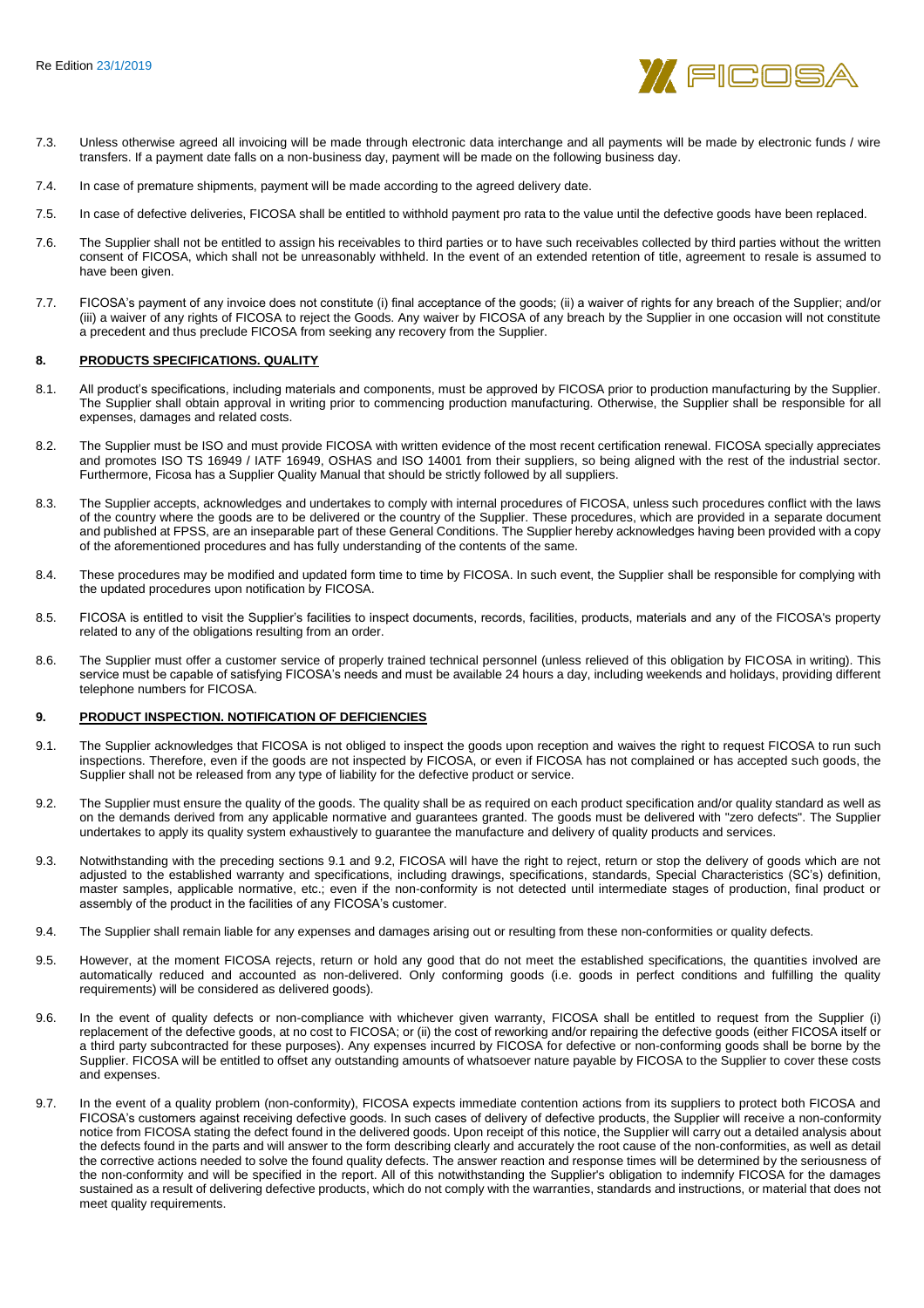

- 9.8. In cases of defective products or without the required quality, FICOSA will be entitled, at Supplier's cost, to adopt the following specific contention systems:
	- (a) Contention I: Unitary selection, checking and identification (by the Supplier) of 100% of the product suspected of being non-conforming, through the implementation and acceptance by the Supplier of definitive corrective measures. If further non-conformities are found subsequent to the commencement of Contention I (that is, products identified and checked by unit that, in spite of it, they are still nonconforming) they may go on to the Contention II.
	- (b) Contention II: Unitary selection, checking and identification (by an external company other than the Supplier and approved by FICOSA with charge to the Supplier) of 100% of the product suspected of being non-conforming, through the implementation and acceptance by the Supplier of definitive corrective measures.
- 9.9. The Supplier undertakes to keep a stock of products on hand at its facilities in the quantities and with respect to the materials determined by FICOSA in order to ensure continuous supply

# **10. SUPPLIER'S COVENANTS AND WARRANTY. INDEMNITY**

- 10.1. The Supplier undertakes to keep its product competitive in terms of price, technology and quality in relation to market standards during the term of the supply. If, after a reasonable period of time, FICOSA considers that the product is not competitive, FICOSA will inform the Supplier. FICOSA and the Supplier will implement a cost reduction program to enable the Supplier to bring the price down to the market level. If this goal cannot be achieved, FICOSA reserves the right to obtain these components from another supplier, in which case the Supplier will not be entitled to any indemnity of any kind.
- 10.2. The Supplier ensures that, during the warranty period, the products and/or tools (i.e. molds, tooling, etc…) shall:
	- (a) adapt to the specifications, drawings, samples, instructions and normative given by FICOSA;
	- (b) comply with any normative from the countries where the products are going to be produced and/or used;<br>(c) be able to be traded and will not infringe the rights of industrial or intellectual property of third parties;
	- (c) be able to be traded and will not infringe the rights of industrial or intellectual property of third parties;<br>(d) be free from design defects insofar as the design concerns to the Supplier;
	- be free from design defects insofar as the design concerns to the Supplier;
	- (e) be free from defects in materials, production, work and/or rework; and
	- (f) properly comply the entrusted functions for the car or the system.
- 10.3. The Supplier warrants FICOSA that the goods supplied are free from liens and encumbrances in favor of any third party.
- 10.4. The current warranty is extended along the period of time indicated in the purchasing order specifications or, lacking that, along a 3 years term after the delivery of the product.
- 10.5. In all cases where FICOSA offers its clients a longer warranty period, the Supplier shall assume such a period and accept the dates determined by the end customer as the starting and ending dates of the warranty period. It will be required to the Supplier the assumption of the new warranty period, as a consequence of the exposed on this paragraph, regarding the parts delivered from the Supplier's notification date on.
- 10.6. The warranty period for repaired or substituted goods shall be the same period than the initial warranty.
- 10.7. The previous paragraphs related to the warranty shall be of application even in the case the Supplier has stopped delivering the product or service, has stopped being a supplier, the contract has been considered terminated between FICOSA and Supplier or the delivery of the production has been stopped by any reasons or causes not defined on these purchasing conditions.
- 10.8. The right of FICOSA to claim to the Supplier in relation to a defect covered by the warranty will be effective even if FICOSA had accepted any product or part of it.
- 10.9. Without prejudice to the provisions of section 9 above, the Supplier shall indemnify, pay all costs and expenses and hold FICOSA harmless from any costs associated with product recalls followed as a consequence of defects in products attributed to Supplier's fault or carelessness.
- 10.10. The Supplier shall hold FICOSA harmless from and indemnify FICOSA for any expenses, charges or encumbrances arising from its failure to comply with its contractual obligations to any third parties, including without limitation its suppliers, contractors, employees, agents or any legal or natural person.
- 10.11. The Supplier shall hold FICOSA harmless from and indemnify FICOSA for any liabilities or injuries and will compensate FICOSA for any and all losses, financial guarantees, costs, damages or expenses incurred by FICOSA as a result of any claim or action against it as arising from the purchase, use or sale of the goods supplied by the Supplier. The Supplier shall therefore be held solely liable for the damages caused to any third parties or their property, or the claims made by the same in relation to and/or arising from any goods supplied by the Supplier.

#### **11. INSURANCE**

- 11.1. The Supplier shall take and maintain, at its sole expense, a policy covering at the very least:
	- (a) the liability derived from a breach of the Supplier's obligations to FICOSA. This may include but is not limited to covering the damages derived from defects; late delivery; damages associated with incomplete deliveries; damages to tools, molds and other property of FICOSA, bodily injury and property and personal damages derived from the supply of defective materials and, in short, any charge which can be substantiated by FICOSA to the Supplier associated with product non-conformities, product rejections or returns as a result of noncompliance with specifications, standards, designs, drawings and FICOSA's instructions in general, etc.
	- (b) risks to merchandise, machinery and materials which were in its hands or under its responsibility, such as fire, flood, explosion, civil commotion, natural disasters of any kind, loss or theft of material, etc. The insurance policy will also cover the objects, tools or merchandise owned by FICOSA or FICOSA clients but located in the Supplier's premises.
	- (c) property damages to the merchandise during or as a consequence of being transported, regardless of the means of transport.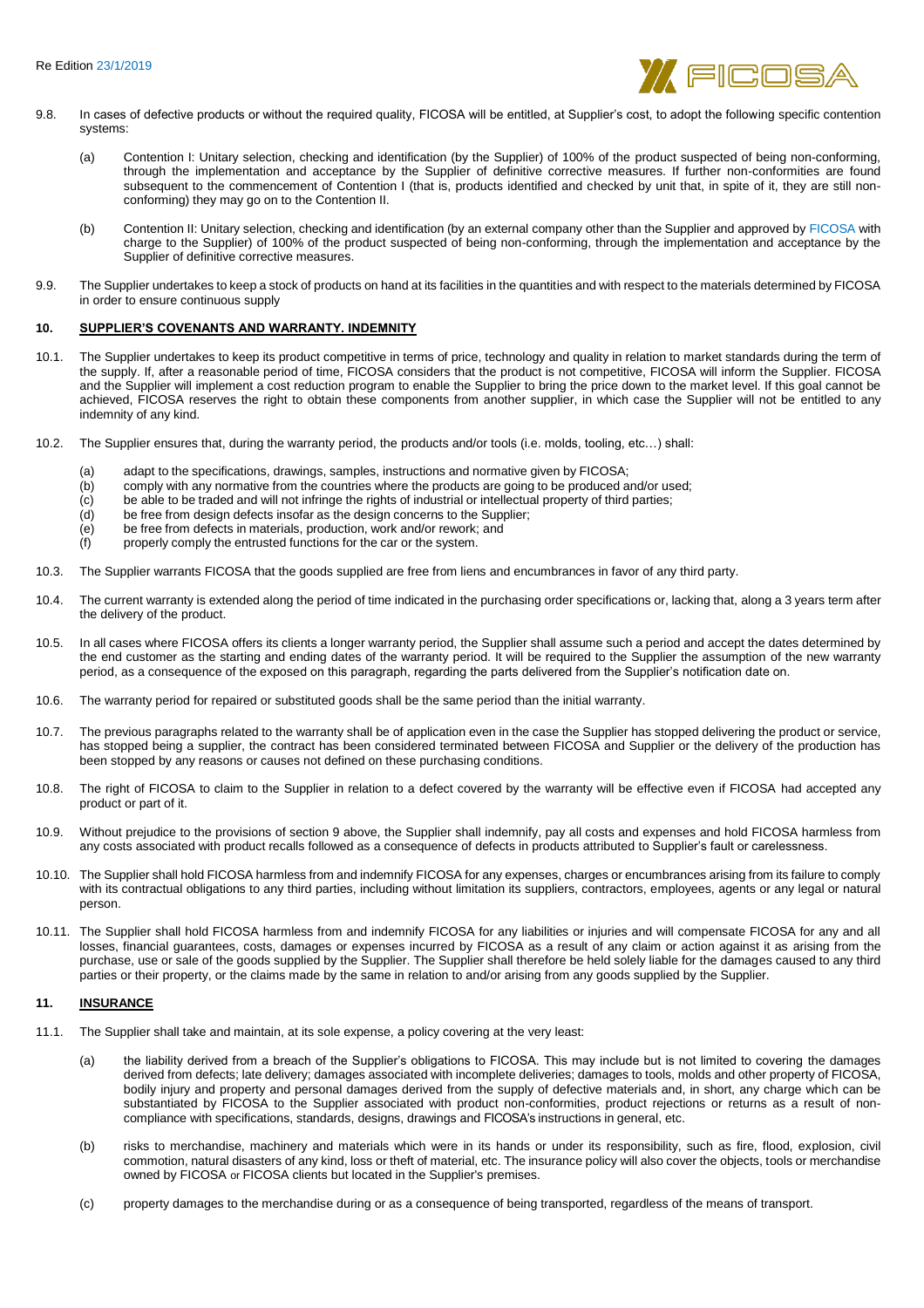

- 11.2. The Supplier undertakes to make provisions for interruptions in its electricity, gas and water service, so that any damage sustained by FICOSA due to late or lack of delivery, material defects, etc. as a consequence of such interruptions shall be attributable to the Supplier.
- 11.3. The insurance policy shall stay in place as long as commercial connections exist between FICOSA and the Supplier.

#### **12. INDUSTRIAL AND INTELLECTUAL PROPERTY**

- 12.1. The Supplier guarantees that the products sold (used individually or in a combination) and, in such a case, the service provided, do not infringe any patent, utility model or industrial secret or whichever other rights of industrial or intellectual property of a third part, and accepts and undertakes to indemnify FICOSA, its heirs and clients for any claim, lawsuit, expense and, in general, any damages and costs derived from the infringement of such rights.
- 12.2. The Supplier undertakes to ensure that the parts manufactured on the basis of the FICOSA's standards, drawings, instructions and/or specifications may not be used by the Supplier for its own use or sold to third party individuals or legal entities without the express written consent of FICOSA. FICOSA does not transfer to the Supplier the Intellectual Property rights of the goods manufactures following its directions and models, and the Supplier may not use the same other than to produce and supply goods to FICOSA.
- 12.3. Unless otherwise provided in writing, the current General Conditions do not involve any kind of release, license of rights, sublicense or transfer of use or property in favor of the Supplier or third parties regarding the patents, utility models, know-how, trademarks, and the rest of the industrial or intellectual property rights belonging to FICOSA or of which it has rights to use.
- 12.4. Every work result, including any kind of inventions, which come up as a consequence of the supplying relations will be property of FICOSA, which shall be exclusive right to use, to market and to exploit such results or inventions in its' own way.
- 12.5. FICOSA will be the only organization legitimized to request patents or utility models in the whole world with regard to whichever inventions or results come up as a consequence of the supply execution.
- 12.6. The Supplier shall not carry out any action nor shall it adopt any measure which may affect the validity of the industrial and intellectual property rights of FICOSA and undertakes to refrain from registering or seeking the registration, in its name or in the name of any third party, of any trade name, domain name, trademark, symbols or other distinctive signs which are similar to those of FICOSA or which may cause confusion with the activity, services, products or establishment of FICOSA.

# **13. TERMINATION**

- 13.1. Termination for cause. FICOSA is entitled to immediately terminate all or any part of each purchase order, without any liability form FICOSA to the Supplier if the latter:
	- (a) does not comply with applicable laws and regulations;
	-
	- (b) breaches any term of the General Conditions;<br>(c) repudiates, breaches or threatens to repudiate repudiates, breaches or threatens to repudiate or breach any of the terms of the purchase order including, without limitation, the warranties provided in the General Conditions;
	- (d) fails to perform or deliver the goods as, where and when specified by FICOSA;
	- (e) fails to provide FICOSA with evidence of having contracted or timely pay for adequate and reasonable assurance, as established under section 11 above;
	- (f) becomes insolvent or upon filing of a petition initiating insolvency proceedings; or if Supplier gets dissolved, liquidated or ceases in its business activity; or if Supplier transforms its legal status;
	- (g) changes of control without the prior consent of FICOSA, where 'control' means the power to run the company and/or govern the financial and operating policies of the Supplier, irrespective of the relevant stake at Supplier's share capital;
	- (h) assigns all or part of the contract with FICOSA without prior written consent from FICOSA.
- 13.2. Termination for convenience. FICOSA is entitled to terminate all or any part of the purchase order at any time and for any reason by giving written a [3]-month written notice to the Supplier.
- 13.3. The relationship between the parties can also be terminated by mutual agreement between FICOSA and the Supplier.
- 13.4. Upon termination of the purchase-supply relationship, the Supplier shall, unless otherwise directed by FICOSA:
	- (a) take all necessary steps to protect FICOSA's property under its possession<br>(b) finish all the orders that are accepted by FICOSA as pending and binding un
	- finish all the orders that are accepted by FICOSA as pending and binding upon termination.
	- $\dot{c}$  immediately suspend all works related to any purchase order that has not been accepted or has been revoked by FICOSA upon termination, unless as instructed otherwise by FICOSA.
	- (d) cooperate with FICOSA to avoid any disruption or inconvenience caused to the production, and to ensure the production will be smoothly transferred to other suppliers.
	- (e) transfer all goods, tooling, work in course and raw material in its possession to FICOSA, at Supplier's expense.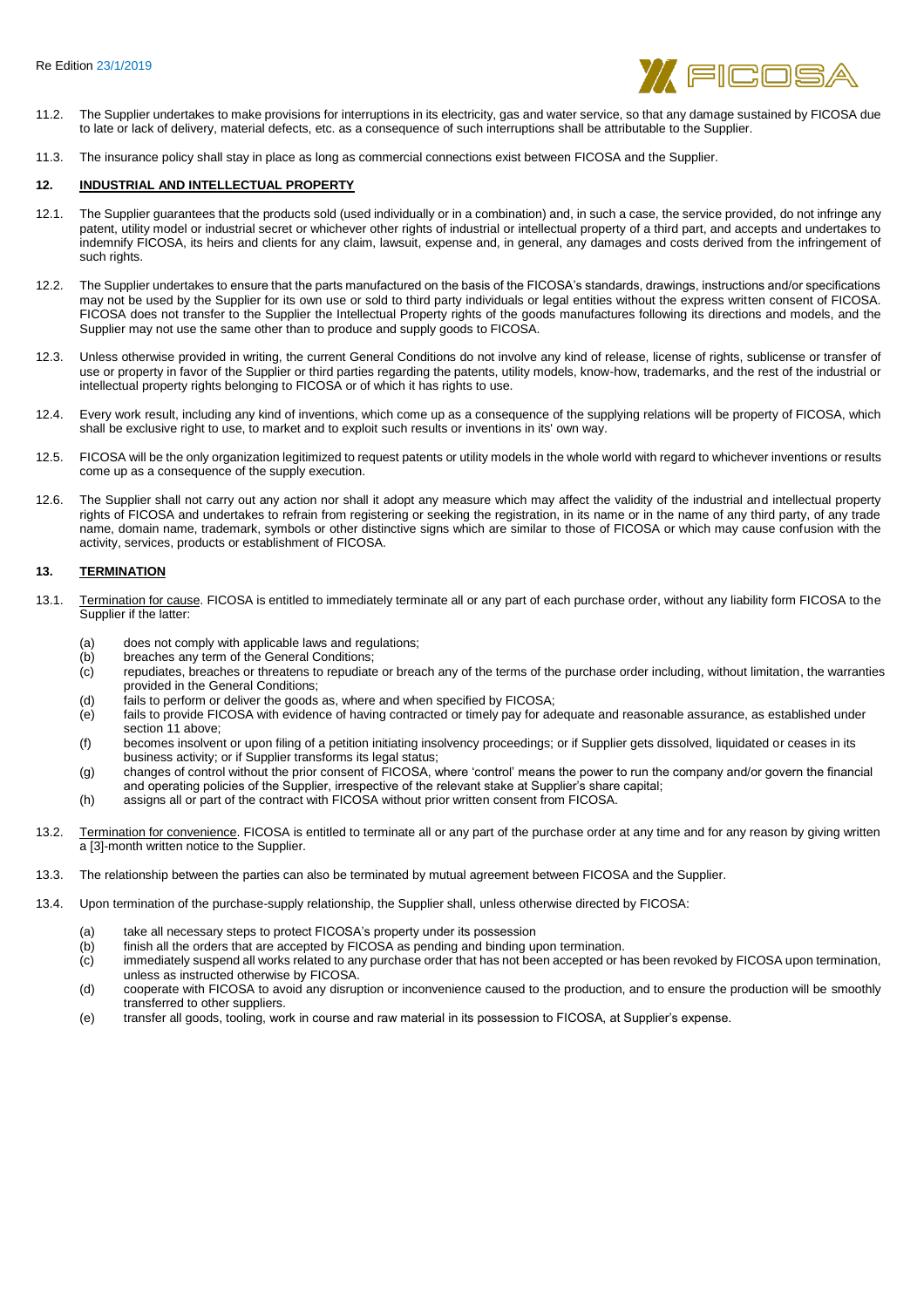

#### **14. COMPLIANCE WITH LEGISLATION , BUSINESS ETHICS AND ANTI-CORRUPTION**

- 14.1. The Supplier and any products or services supplied by it shall comply, at the Supplier's expense, with all laws, regulations, codes, conventions, ordinances or guidelines applicable to the destination countries where the product is going to be produced and/or used, or related to the production, labeling, transportation, importation, exportation, approval and certification of products or services, including but not limited to those related to environmental issues Directive of ELV, REACH (Registration, Evaluation, Authorization and Restriction of Chemicals), CLP/GHS (Classification, labeling and packaging of substances and mixtures) and the Dodd-Frank-Act in respect to Conflict Minerals (gold, tin, tantalum and tungsten sourced from conflict regions as the Democratic Republic of Congo and adjacent countries), labor laws in general, working hours and employment conditions, workers' rights, employment benefits, subcontractor selection, Health, Safety and Environmental regulations, safety of vehicles and facilities , etc.
- 14.2. The Supplier shall obtain all necessary approvals, licenses, permits and/or authorizations required for the supply of the goods or provision of service under the laws and regulations of the relevant jurisdictions involved in the manufacturing, transportation, delivery and receipt of the goods.
- 14.3. Organic Law on Personal Data Protection: In compliance with the local provisions in force regarding personal data protection, it is required that the personal data exchanged during the business relationship will be processed, with the purpose of maintaining the contractual relationship. The basis for processing the data is the correct execution of the agreement. Such data are necessary, so that if not facilitated it will not be possible to create the desired relationship between the parties. The data will be kept as long as the commercial relationship is maintained and its removal is not requested and in any case in compliance with statutory deadlines applicable to it. No data will be transferred to third parties nor will international transfers of data be made, except for legal obligation. Interested parties may exercise their rights of access, rectification, suppression, portability and limitation or opposition by writing to the parties Local Human Resources Department. Likewise, interested parties have the right to complain to the Local Control Authorities.
- 14.4. The Supplier is aware of and undertakes to respect the firmest commitment of FICOSA to carry on its activity in accordance with the highest standards of integrity, ethical conduct and compliance with the law as currently in force
- 14.5. The Supplier undertakes to comply with all relevant regulations and standards and specially with local and international anti-corruption law in addition to FICOSA's Code of Ethics. The service provider shall refrain from promoting, participating in or collaborating with any action that could infringe said regulations. For these purposes, the supplier acknowledges that it has been duly informed of the content of the Code of Ethics approved by the Board of Directors of FICOSA, which sets out the ethical values, principles and standards on which are based both the company's activities and those of its employees, executives and directors.

The Parties agree that the fulfilment by the Supplier of the undertakings given in this clause, in addition to the compliance with FICOSA's code of ethics by the Supplier, constitutes an essential condition for the satisfaction of FICOSA's interest in this contractual agreement. Therefore, failure by the Supplier to honour that undertaking shall constitute an essential breach of this contract.

# **15. CONFIDENTIALITY**

- 15.1. The Supplier shall keep all information received from FICOSA strictly confidential and undertakes not to reveal the information to third parties, except with the FICOSA's written consent. The Supplier also undertakes to notify its employees of this obligation and shall be liable for any breach of this non-disclosure obligation committed by its employees.
- 15.2. The Supplier further undertakes not to use the information received from FICOSA for purposes other than the correct compliance with and execution of its relationship with FICOSA. The Supplier also undertakes to notify its employees of this obligation and shall be liable for any breach of this nondisclosure obligation committed by its employees.

# **16. ASSIGNMENT**

- 16.1. The Supplier is not entitled to assign the rights and obligations under the purchase order without FICOSA's prior written consent. The assignee must comply with the General Conditions and the specific conditions, as the case may be, ensuring quality standards and timely and appropriate delivery. The Supplier is responsible to provide the General Conditions and all agreed terms to the assignee.
- 16.2. FICOSA is entitled to fully or partially assign its rights and obligations under the purchase order without Supplier's consent, as long as the terms and conditions of the purchase order are not substantially modified.

#### **17. CHANGES**

 $\bullet$ 

- 17.1. FICOSA may introduce changes to its purchase orders at any time, notifying the Supplier in written form (e.g. written letter or fax). or text form (e.g. e-mail). All such modifications will be effective upon receipt of the notice by the Supplier and may include changes, amongst others, in (i) drawings, designs, specifications, engineering levels, materials; (ii) shipping or packaging methods; (iii) change of delivery time and location; and/or (iv) control and evaluation systems, etc.
- 17.2. The Supplier must justify and notify FICOSA if the modification may affect the price or delivery time of the product. If objectively such increase in the price or delivery time is duly justified by the Supplier, the parties will negotiate in good faith a balanced adjustment regarding to the price (higher or lower) or any other appropriate adjustments as a consequence of the change.
- 17.3. The Supplier may not introduce any adjustments, modification or change of any type, including economic, technical, delivery and the rest of conditions, without prior written consent of FICOSA.